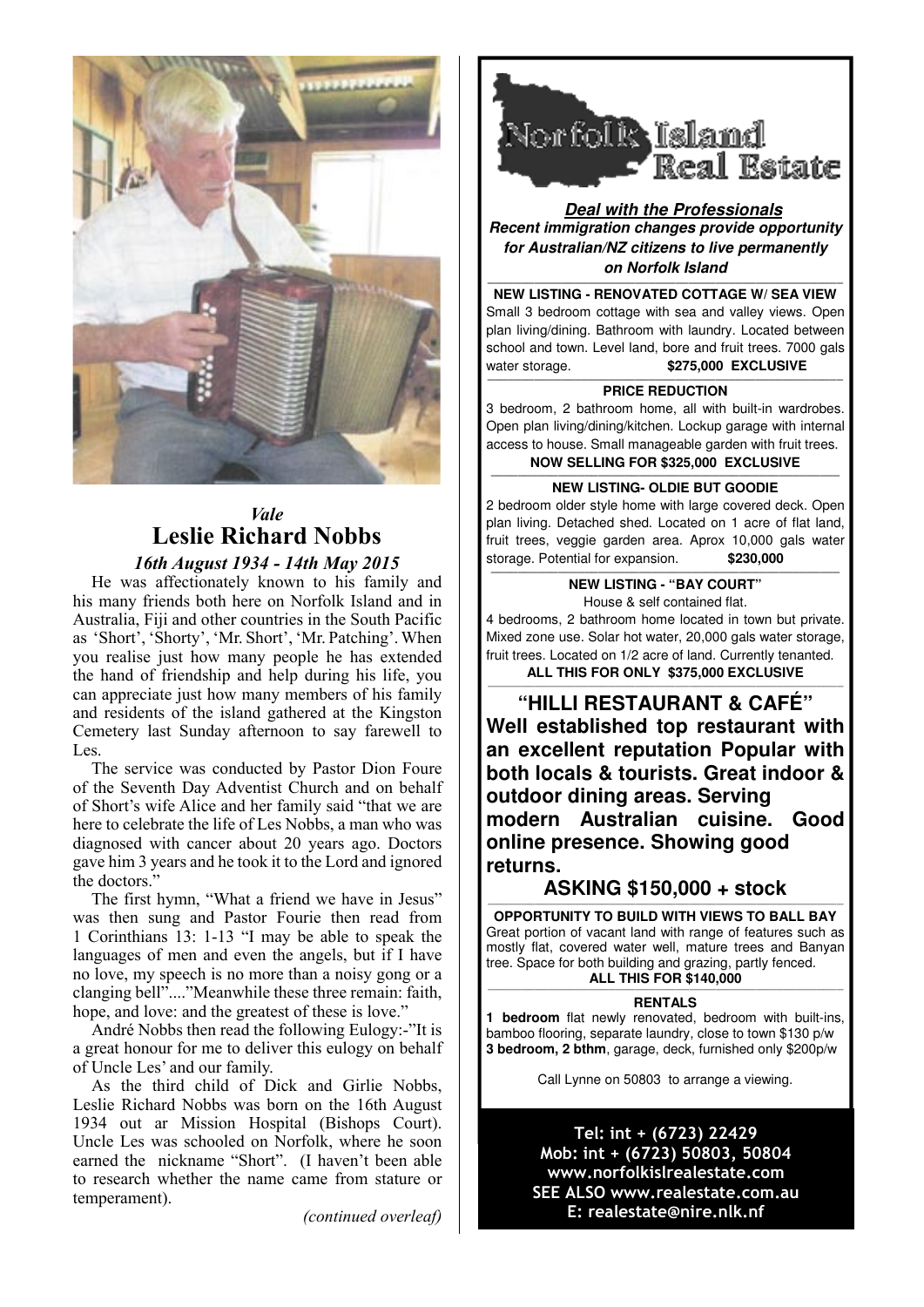#### *Leslie Richard Nobbs - continued*

On completing school, apart from farming with his dad, Uncle Les started work with Works and Housing, as a carpenter in the 50's. As the years went by Uncle Les' skill and expertise around engines became apparent and he moved on to the DCA Mechanical Workshop where he fixed everything with a motor attached.

 At a gathering of the uncles on Friday afternoon, I was astounded at the number of adventures and stories that formed part of Uncle Les' life – I may have misheard this story, however you might all like to know that during the war when aircraft were stationed on the island, Uncle Les would carry out perimeter security checks in the evening – often returning home with a collection of apples in appreciation for his efforts.

The St Barnabas Chapel echoed with love and happiness in 1958 when Uncle Les married Alice Adams.

Their marriage was blessed with many events and four beautiful daughters, Sharon, Ruby, Alyson and Noelene.

Uncle Les loved anything with a motor, so when DCA shut down, he took a job at the cable station the OTC, however, missing the mechanical side of things, he started Central Service Station on Norfolk – one of the many legends surrounding Uncle Les was his ability to dismantle, repair and assemble a carburettor in the dark..... the reason for doing it in the dark is another story!

In 1972, with four children Sharon, Ruby, Alyson and Noelene, Uncle Les heeded the call to serve the Lord and packed up his family with the thought of going for just a few years.

First, as a Literature Evangelist, to Kurrajong, aka Kurra-plurry-jong then to numerous locations in N.S.W. and Queensland. During Uncle Les' time in Kurrajong he demonstrated the potential to become an Olympic high jumper.. .when, while digging at the bottom of a well, a brown snake was dropped in as a practical joke by one of his kindly brothers – proving a man can jump 10 foot from a standing start!!

In 1984 Les and Alice went to Fiji to spread the word as a Literature Evangelist, an adventure lasting about 3 years, then returning to Australia.

At this point I would like to convey some thoughts from friends and family who could not be here today:

Barry Satchell was one of Uncle Les' many work colleagues a small portion of his email reads:- "I must say I sat on the bed and cried, broken hearted, when I got the news and if it were not for the hope of Jesus' coming I'd be in deep despair right now but to continue in grief would be to say that I don't believe I'll see Les again – and I DO believe with all my heart, I will!!

I have a couple of stories that I'd like to share with you I but realise that there will be so many others who will want to as well that there may not be time during the service, so I'll put them here for you to read when you get the chance.

I remember that as a struggling Literature Evangelist in the wicked city of Sydney, my car was playing up and so I rang Les to ask him how to fix it. You know that from Kurrajong to our place was probably 50 or

60 kms. But Les' response was so very typical of him. As I remember Les was working on an addition to your home and he just dropped everything and said: "I'm on my way mate!" That was Les!

On another occasion that you may know only part of the story about Alice - Les bought a VW Kombi van and I mentioned that I had been thinking about getting something like that to do up as a camper to get our family away for a week-end now and then. We were struggling to make ends meet with our 4 kids all in church school etc. etc. and just couldn't afford holidays at all. Sometime later Les, who was my assistant in the publishing department in Sydney at the time, walked into the office and asked me if I had a dollar I could give him. I handed him a dollar note and he dropped the keys of the Kombi in my hand, with the comment:

 "I just need to be able to say I sold it to you if I'm asked about it!" (sorry Alice if he never confessed it to you) But we did have some wonderful times in that Kombi when we could get away for a day or two here and there.

 I would also like to read a few words sent through from cousin Louise "Uncle Les you gwen lubee wun big hoel een orl uklun's life. You bin ess dar gooda uncle gen orl uklun - orlwee checken we ok en dropen orf a wegie fe share longfe uklun. I bin luw how cloes orl yorlye brutha bin stop orl dee years. Lots o luw gen yorlye - wish I dair morla furet en fe giw Aunty Al a hug. xxx"

In 1997 the family returned to Norfolk Island given the benefit of care from Bill Summerscales, Uncle Les was expected to live for only 3 more years. That was the Doctors view BUT Uncle Les and Aunty Alice had a different plan – and so did their daughters as everyone changed diets and habits for almost 18 years.

With much of the family back on island over the last few weeks, Uncle Les was able to do many of the things he loved so much, fishing and exploring around the island, the girls took their dad to the beach and to fish, which were some of the great joys he and Aunty Alice found in life, joy also achieved through the church and whipping us on the tennis court.

Uncle Les loved to help people, no matter who and/or with what problem, it was a normal occurrence to find him buried within the innards of a vehicle dropped off by a friend or relative seeking some advice and instead, gaining a full repair, complete with the friendliest of smiles and laughter.

Of Uncle Les and Aunty Alice's four children, two had children of their own. Sharon with Steve had Michael and Kerrie. And Noelene's daughters Rebecca (Becky) and Skye.

Uncle Les spoke softly, could be slightly stubborn, worked conscientiously, played tennis too well for one ole salan, loved life and to share life with his family and friends. Aunty Alice and Uncle Les have helped shape many lives, we will miss you Unc and Aunty Alice gwen hafta get the hang of fixing awas jalopy from now orn!

Rest in peace."

*(continued overleaf)*